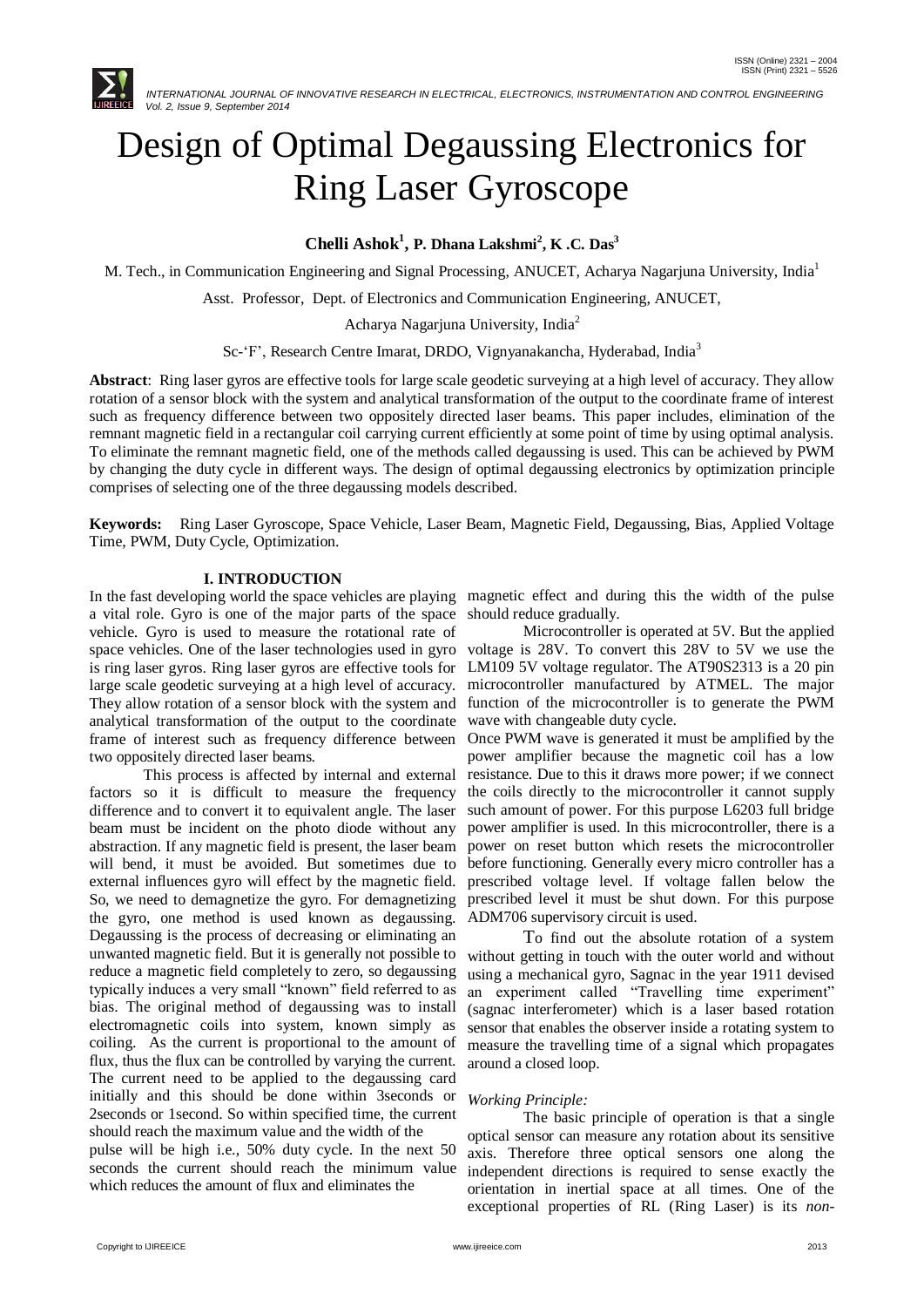

*sensitivity* to linear acceleration. RLG works on the principle of Sagnac Effect.



Fig.1 : Direction of laser beam in Ring laser gyro

The Sagnac effect is named after French physicist Georges Sagnac, is a phenomenon encountered in interferometer that is elicited by rotation. The Sagnac effect manifests itself in a setup called ring interferometer. A beam of light is split and the two beams are made to follow a trajectory in opposite directions. To act as a ring the trajectory must enclose an area. On return to the point of entry the light is allowed to exit the apparatus in such a way that an interference pattern is obtained. The position of the interference fringes is dependent on the angular velocity of the setup. This arrangement is also called a Sagnac interferometer. If two pulses of light are sent in opposite directions around a stationary circular loop of radius R, they will travel the same inertial distance at the same speed, so they will arrive at the end point simultaneously.

According to Sagnac, the difference in time that two beams, each travelling in opposite directions, take to travel around a closed path mounted on a rotating platform is directly proportional to the speed at which the platform is rotating.

# F α θ

# *Laser Interferometers:*

The measuring capacity in interferometers of lamp of single wavelength as source of light is limited because of their low resolution and short measuring range. If the light source is replaced by a laser source, measurement can be done over a long distance because it facilitates to maintain the quality of interference fringes over long distance. Since laser is highly monochromatic coherent light source that follows all the principles of light, the fringes formed due to interference of laser are place when the Periscope prism fails to focus the outgoing very sharp, accurate and precise.

It uses two-frequency laser system with opposite circular polarization. These beams get split up by beam splitter *B*1*,* one part travel towards  $B_2$  and the other towards external cube corner where the displacement has to be measured. Unlike Michelson Interferometer, mirror is not used as a reflector. Instead cube corner reflector is used. It reflects



light parallel to its angle of incidence regardless of cube corner reflector's alignment accuracy. Beam splitter  $B_2$ optically separates the frequency  $f_1$ , which alone is sent to the movable cube corner reflector. The second frequency  $f_2$  from  $B_2$  is sent to a fixed reflector. When these two light sources again meets once the cube corners reflect them to produce alternate light and dark interference patterns. When the movable reflector moves, the returning beam frequency will be Doppler shifted slightly up or down by ∆*f*. Thus, the light beams moving towards the photo-detector  $P_2$  have frequencies  $f_2$  and  $f_1 \pm \Delta f$ .  $P_2$ changes these frequencies into electrical signal. Photo detector  $P_1$  receives signal from the beam splitter  $B_1$  and changes the reference beam frequencies  $f_1$  and  $f_2$  into electrical signal. An AC amplifier *A*<sup>1</sup> separates the frequency difference signal  $f_2 - f_1$  and  $A_2$  separates the frequency difference signal  $f_2$ – $(f_1 \pm \Delta f)$ . The pulse converter extracts ∆*f*, one cycle per half wavelength of motion. The up and down pulses from the converter are counted electronically and displayed in analog or digital form on the indicator. From the value of ∆*f*, the distance moved by the moving cube corner can be determined.

There is no chance of deterioration in performance due to ageing or wear and tear.

### **II. DEGAUSSING**

Degaussing is the process of decreasing or eliminating an unwanted magnetic field. It is named after Carl Friedrich Gauss, an early researcher in the field of magnetism. Due to magnetic hysteresis it is generally not possible to reduce a magnetic field completely to zero, so degaussing typically induces a very small "known" field referred to as *bias*. So for the degaussing purpose here we generate a code and fuse that generated code into an IC. After dumping the code into the integrated circuit we fix it to the degaussing PCB and generate a kind of wave form that eliminates the unwanted magnetic field and could assist the sensor for proper functioning.

The most major issue striking the R.L.G takes wave onto the photodiode. This has certain external factors to be responsible of which magnetic field is one Prominent one. Sometimes due to external influences gyro is effected by the magnetic field so to de-magnetize the GYRO, one method is used known as *deguassing*. Degaussing is the process of eliminating or decreasing an unwanted magnetic field.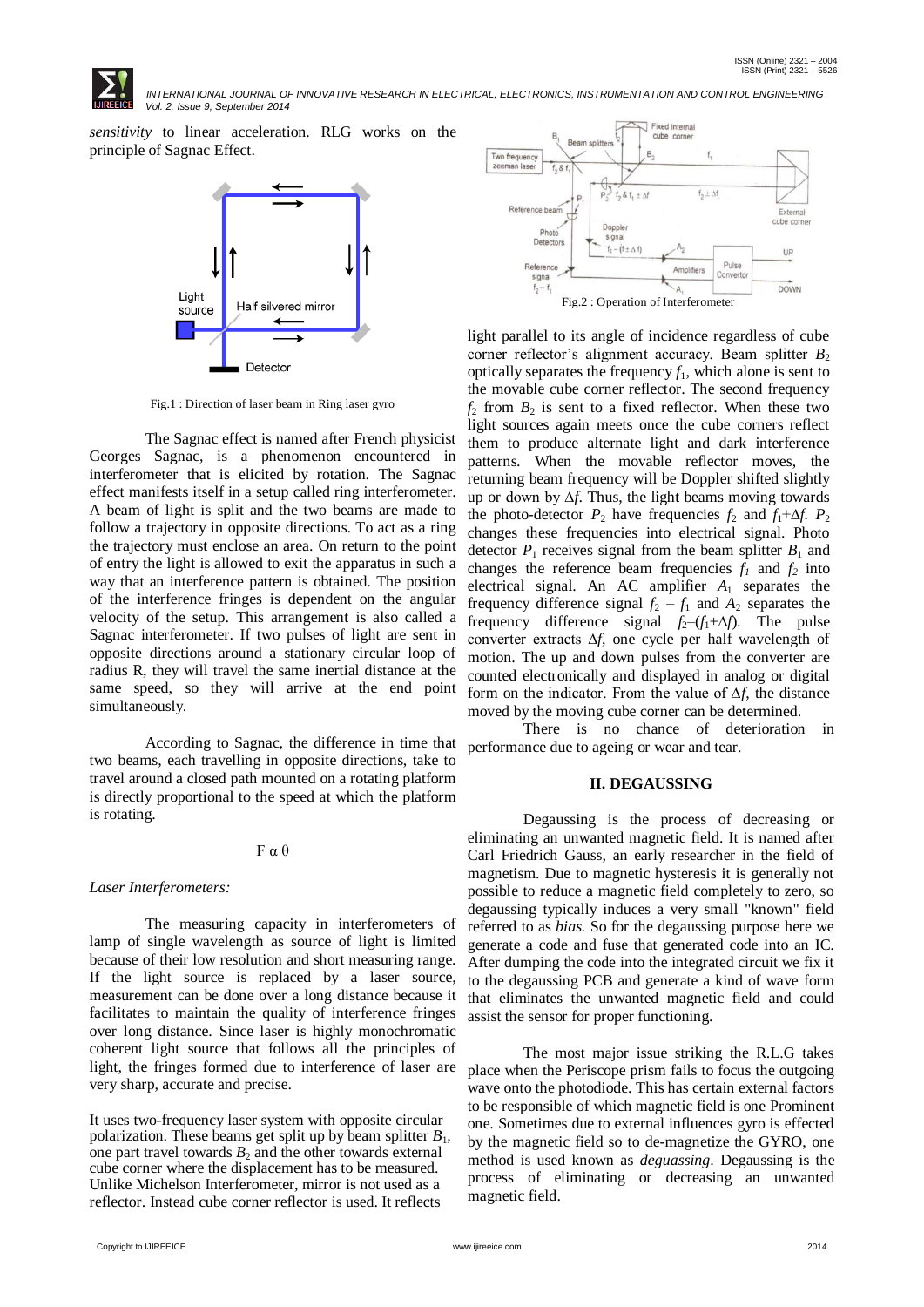

Fig.3 : Block diagram of Degaussing Electronic Circuit

The fig.3 shows the block diagram of degaussing electronic. The main blocks includes Voltage regulator, Power Amplifier, Coils and Microcontroller.

Pulse-width modulation (PWM) is a very efficient way of providing intermediate amounts of electrical power between fully on and fully off. A simple power switch with a typical power source provides full power only, when switched on. PWM is a comparatively recent technique, made practical by modern electronic power switches. PWM can be used to reduce the total amount of power delivered to a load without losses normally incurred when a power source is limited by resistive means. The main advantage of PWM is that power loss in the switching devices is very low.

The actual rotational rate is being converted to the equivalent pulses  $\&$  the standard number of pulses obtained for the rotation of earth is given by the mathematical formula as follows:

*No. of pulses* = vertical component of earth's rotation per hour at a location

#### *Scale factor*:

If we consider the latitude of Hyderabad it is given as 17°.22".31" and the longitude of Hyderabad is 78°.28".27". We know that earth rotates 360° in 24 hours so in 1 hour it rotates an angle of 15°.

So the vertical component of the earth"s rotation per hour *For UpCount,* is given as

$$
x = z \sin \theta
$$
  

$$
x = 15^{\circ} \sin (17^{\circ}.22^{\circ}.31^{\circ})
$$
  

$$
x = 4.49 \text{ deg/hour}
$$

We know that 1 degree  $=$  3600 arc – sec and 1 hour  $=$ 3600 seconds

$$
x = 4.49 \text{ arc} - \text{sec/sec}
$$

$$
x = 44.9 \text{ arc-sec/10sec}
$$

The scale factor is given as:

$$
S.F = 4A/\lambda L
$$

Scale factor calculation for 28cm Gyro:

 $\lambda$  = 632.8 nm = 0.632 x 0.001 mm

A = 3985.1 mm L = 283.689 mm S.F = 88905.523 mm = 1552.318 count /deg = 0.4311 count/sec = 1/0.4311 arc-sec/pulse =2.319arc-sec/pulse (for two pulses) =2.319/2= 1.14 arc –sec/pulse(for one pulse)

No. of pulses =  $44.9 / 1.14 = 37$  pulses

 $= 37 \pm 5$  pulses / 10 sec.

PWM wave can be generated by comparing predetermined waveform with a reference voltage level or by making simple analog circuits. There is a different way of PWM generation by timer to choose operation mode and compare output mode for generating the desired PWM.

#### *Phase correct PWM mode:*

This mode is very similar to the Fast PWM mode except that whenever the value of the timer reaches its maximum value then instead of clearing the value of the timer it simply starts counting down. The value of the pin toggles only when the value of the OCR0 matches with the TIMER0 counter.



Fig.4: Operation of timer in phase Correct PWM mode Here,

tout = ttimer =  $2 \times$  tclock x OCR; Hence,

fout = fclock /  $(2 \times OCR)$ ;

To program for degaussing circuit (i.e., to create a PWM wave with changeable duty cycle), we have to store the timer value into the register, this value is different for our three methods. So we have to calculate for the three timer register values of 1sec, 2sec as well as 3sec raise and 50sec fall by the above mentioned formulae at scale factor followed by selection of mode of operation.

No. of steps = (time taken by current to

reach max value)  $/$  (Time period of signal);

Value of each step is  $=$  (half the time period

of the signal) / (No. of steps);

*For DownCount*,

No. of steps  $=$  (time taken by current to reach

minimum value) / (Time period of the signal);

Value of each step is  $=$  (half the time period of signal) / (No. of steps);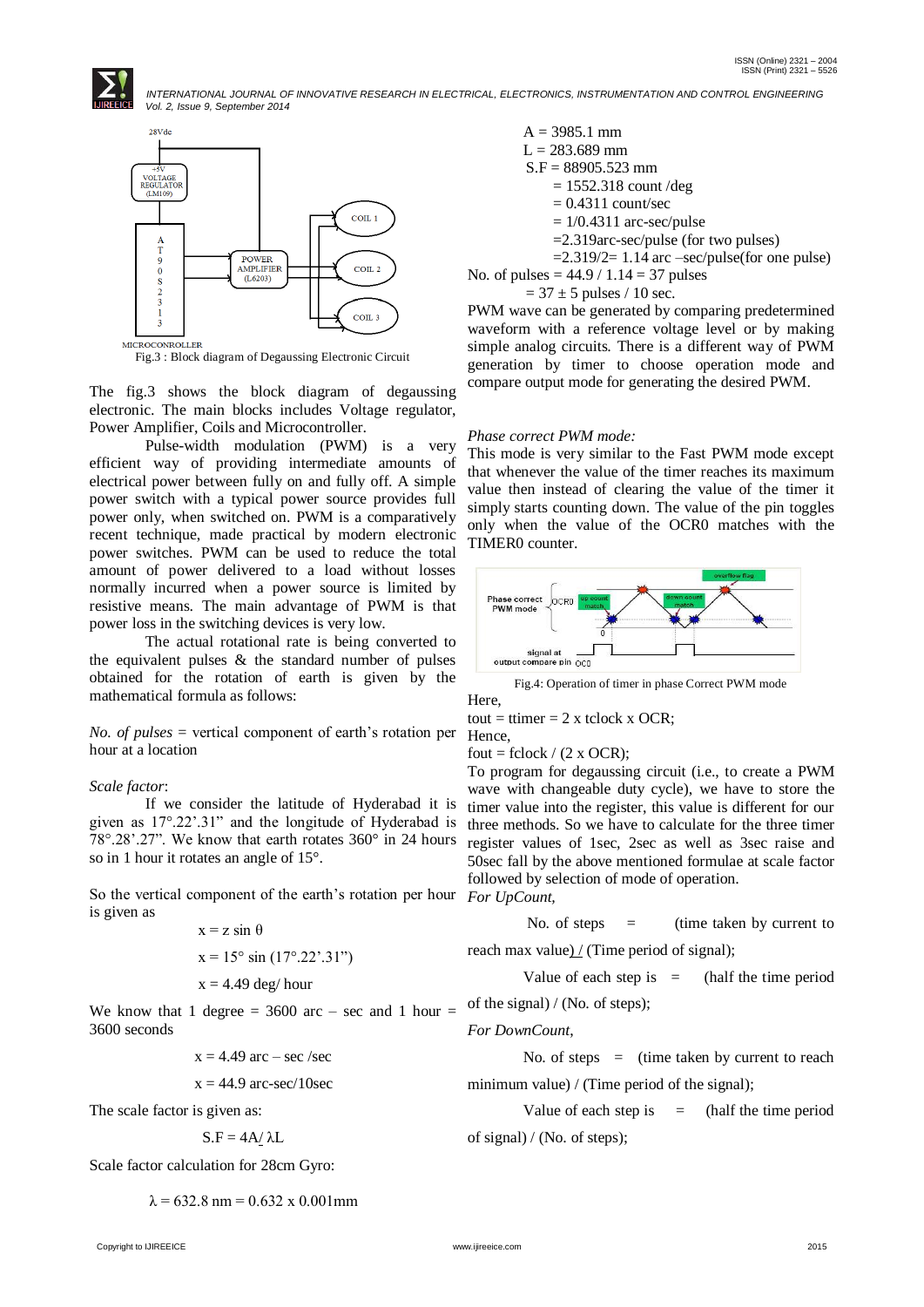Consider a reference value in order to have w.r.t. side CD:

synchronization between the step values of up count and

## down count.

#### *Timer:*

We use timers every day - the simplest one can be found on your wrist. A simple clock will time the seconds, minutes and hours elapsed in a given day.AVR timers measure a given time interval. An AVR timer in simplest term is a register. Timers generally have a resolution of 8 or 16 bits. So an 8 bit timer is 8 bits wide, has a magical property - its value increases/decreases field surrounded at the point P in a rectangular coil is **B=** is the timer clock. And this operation does not need CPU's total magnetic field,  $B_T = NB$ . intervention.

## **III. MAGNETIC FIELD IN A RECTANGULAR COIL**

The magnetic field at some particular point in a rectangular coil is the sum of the magnetic field due to all four sides (individual current elements) of the rectangle at that point. So, we can calculate the total magnetic field at a point in a rectangular coil by adding the magnetic fields (B) due to all four sides of that rectangle. The Biot-Savart law allows us to calculate magnetic field due to steady current through a small element of wire. Since direction of magnetic field due to different current elements of an extended wire carrying current is not unique, we need to add individual magnetic vectors to obtain resultant or net magnetic field at a point. This method of determining the net magnetic field follows superposition principle, which says that magnetic fields due to individual small current element are independent of each other and that the net magnetic field at a point is obtained by vector sum of individual magnetic field vectors. i.e., **B**=∑**B***i*=**B**1+**B**2+**B**3+**B4**.

## *Biot-Savart Law for a finite straight wire:*

It relates the magnetic field to the magnitude, direction, length, and proximity of the electric current.

The mathamatical expression for the biot savart's law of electromagnetism is given by,

*B=μ0I (sinφ1+sinφ2) /4πR Tesla(or)Weber/m<sup>2</sup> .*



Fig.5: Distance of P from a straight line (side of rectangular coil)

By using before equation, calculating the magnetic field at point P with respect to all four sides of a rectangle having independent current carrying straight lines:

where ,  $\mu_0 = 4\pi \times 10^{-7}$  H/m(or)Weber/A.m.

I is the current through the coil.

R is the perpendicular distance from point P to the line.

and is capable of holding value within 0-255. This register as  $B_2$ ,  $B_3$ ,  $B_4$  respectively also. Hence the Total magnetic automatically at a predefined rate (supplied by user). This **B1+B2+B3+B<sup>4</sup> Tesla**. For a coil having "N" no. of turns, We can find the magnetic field w.r.t the sides DA, AB, BC

> Consider a point in a rectangular coil having dimensions 15x10cm at a perpendicular distance of 0.86cm from a side CD and 5cm from side DA.



The magnetic field, B is given by

*B=μ0I (sinφ1+sinφ2) /4πR Tesla (or) Weber/m<sup>2</sup> .*

The maximum magnetic field observed for a point P in a rectangular coil i.e., w.r.t side CD. At this point,  $B_2$ ,  $B_3$ ,  $B_4$ are very less compared to  $B_1$ .

For 1sec raise and 50sec fall of current,  $B_1 = 72.77$  Gauss.

For 2sec raise and 50sec fall of current,  $B_1 = 67.66$  Gauss.

For 3sec raise and 50sec fall of current,  $B_1 = 55.55$  Gauss.

These are the peak magnetic fields when the pulse reaches to it"s maximum duty cycle, measured by Gauss meter placed in a degaussing (rectangular) coil at point P which is at a distance of 0.86cm from side CD and 5cm from sides CB (or) DA.

#### **IV. OPTIMIZATION PRINCIPLE**

In statistics, we can consider maximum - likelihood estimation (MLE) as an efficient method of estimating the parameters for a statistical model for the model's parameters. For a fixed set of data and underlying statistical model, the method of maximum likelihood selects the set of values of the model parameters that maximizes the likelihood function. Intuitively, this maximizes the "agreement" of the selected model with the observed data. Maximum-likelihood estimation gives a unified approach to estimation. Suppose there is a sample  $x_1, x_2, \ldots, x_n$  of *n* independent and identically distributed observations, coming from a distribution with an unknown probability density function  $f_0(x)$ .  $f_0 = f(x | \theta_0)$ .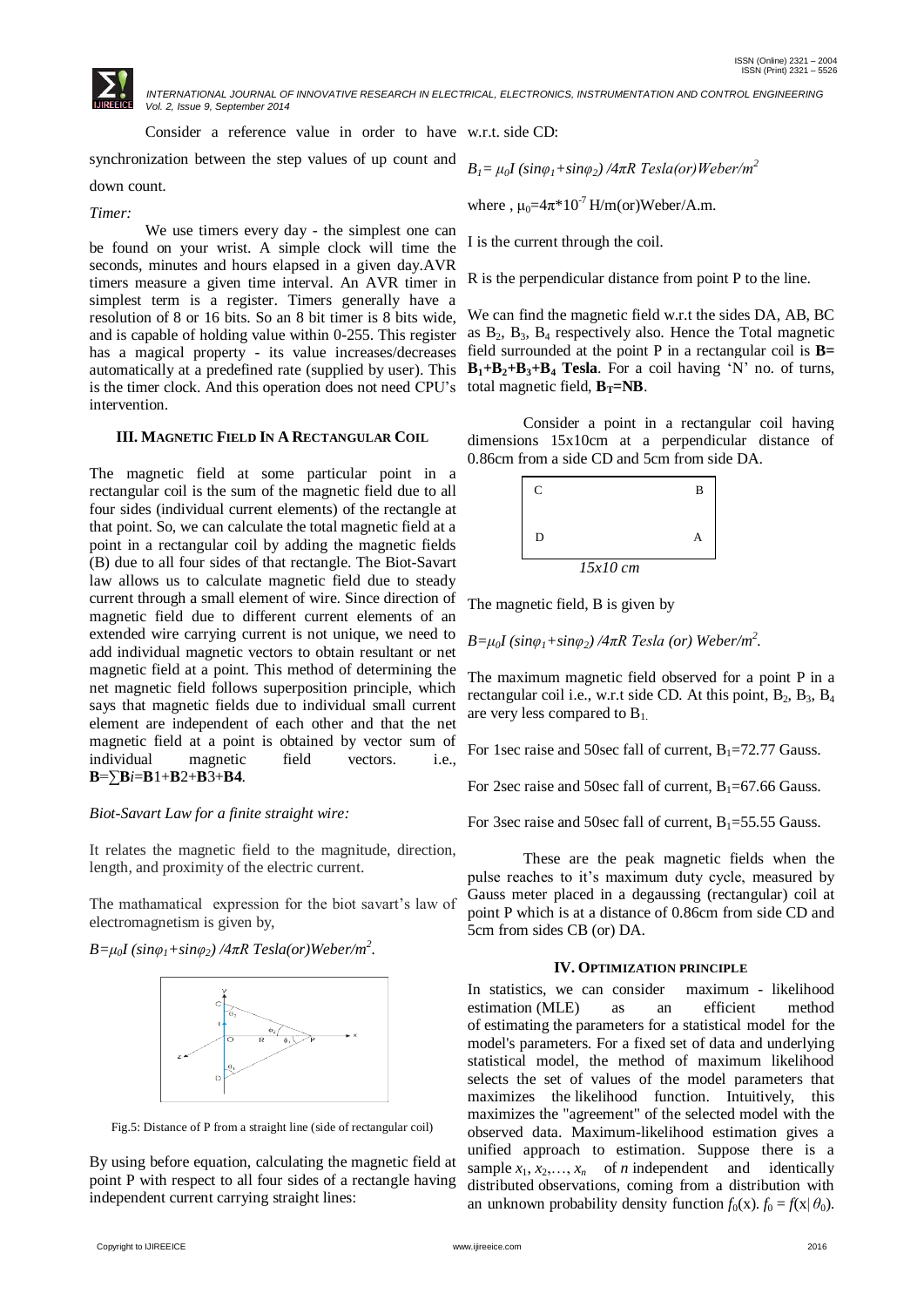

The value  $\theta_0$  is unknown and is referred to as the *true value* of the parameter. It is desirable to find an estimator  $\hat{\theta}$  which would be as close to the true value  $\theta_0$  as possible. Both the observed variables  $x_i$  and the parameter  $\theta$  can be vectors.

*The log-likelihood function is:*

$$
\ln \mathcal{L}(\theta; x_1, \dots, x_n) = \sum_{i=1}^n \ln f(x_i | \theta),
$$

The method of maximum likelihood estimates  $\theta_0$  by finding a value of  $\theta$  that maximizes,  $\ell(\theta; x)$ . This method of estimation defines a maximum-likelihood estimator (MLE) of  $\theta_0$  ...

$$
\{\hat{\theta}_{\text{mle}}\} \subseteq \{\underset{\theta \in \Theta}{\text{argmax }} \hat{\ell}(\theta \, ; \, x_1, \ldots, x_n)\}.
$$

In our problem, first we fixed a point in a rectangular coil and calculated the magnetic fields for our three models of design. Here we have a variable, 't' i.e., raise time (1sec, 2sec, 3sec), and calculated their respective magnetic fields.

*Our aim is to estimate time (t) by finding a value of current (I) that maximizes the magnetic field (B) at the point P in a rectangular coil by MLE estimation*.

Now by applying the values into the equation of optimality principle, we get the result as the highest magnetic field at the point P in a rectangular coil carrying current controlled by a PWM wave with 1sec raise and 50sec fall than the other two aspects (2sec raise and 50sec fall, 3sec raise and 50sec fall).

Hence, the degaussing can be efficiently done by the PWM wave with the duty cycle 1sec raise and 50sec fall of time than any other control.

### **V. TEST RESULTS**

After fusing the hex code into the microcontroller, it is inserted into the degaussing PCB which is designed according to the specifications that are described above. After building the degaussing PCB, switch on the power supply and the output can be viewed in the cathode ray oscilloscope, with pulse rising to maximum. This process should be done for the remaining models.

Position  $(I_{max})$  from zero to one second. After one second the pulse slowly starts narrowing and finally reaches to the minimum position i.e. to zero  $(I_{min}=0)$ exactly at 51seconds. So, all this procedure should be completed precisely in 51 seconds. The output of the pulses is shown in the below figure.

 $0 \rightarrow 0.5 \rightleftharpoons$  one second

 $0.5 \rightarrow 0 \Longrightarrow$  Fifty seconds



The above output wave form is the one we got while doing the experiment, in which it precisely starts rising from the initial stage zero to the final stage i.e the peak stage within one second. The below shown are the graphs that are the outputs taken after one second to fifty one seconds, where the pulse goes to minimum position



As shown in the figure the above output graph has peak to peak voltage of 6.19 volts with frequency of 20.04Hz. Whereas the peak to peak voltage for the second instruction in about 0.06 volts. And the mean is nearly two volts. All these considerations are taken within 500 ks/s.



Hence from the above results the degaussing of the pulse width is achieved by using the AT90S2313 Microcontroller.

In this same fashion, one second raise and fifty seconds fall, two second raise and fifty seconds fall are also done and measured the current values, so that we can calculate the magnetic field at every point. No. of turns of the rectangular coil, N=450 *For 1sec raise and 50sec fall of current:*

*Magnetic field, B1=72.77 Gauss.*

*For 2sec raise and 50sec fall of current:*